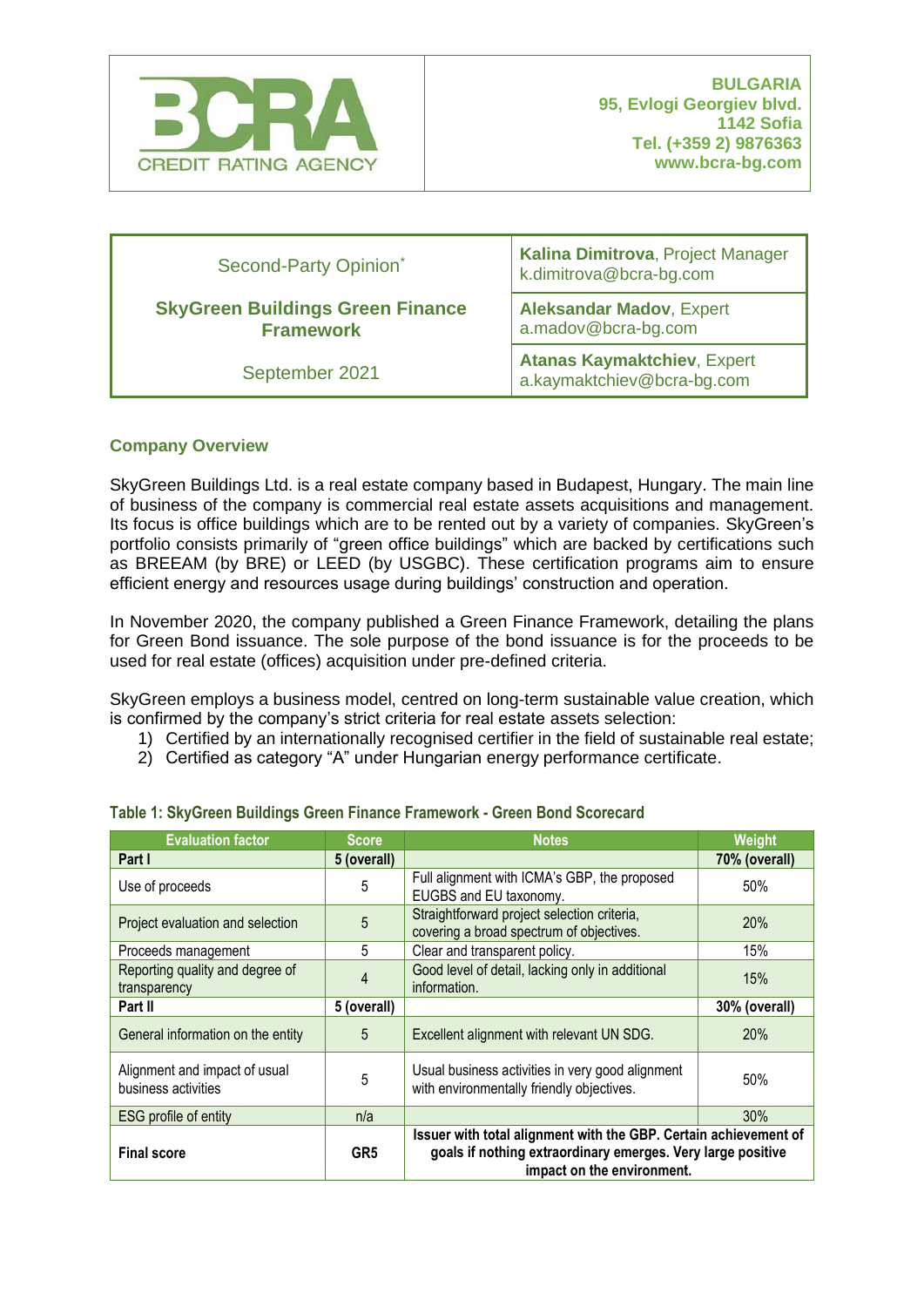

## **Green Bond Framework Analysis**

### ➢ **Use of proceeds**

SkyGreen Buildings Ltd. intends to use all raised funds for financing or re-financing of selected new or existing "Eligible Green Assets" which prove to have a positive environmental impact.

The use of proceeds is primarily split into two broad categories:

- 1) New and existing buildings acquisition, satisfying either of the following criteria:
	- Certification by either certifier with the respective lowest level of certification LEED Gold, BREEAM Very Good or BREEAM In-Use Very Good;
	- An Energy Performance Certificate (EPC) of class "A" in Hungary.
- 2) Significant renovations to existing building with the goal of improving overall energy and resource usage efficiency with a minimum of 30% or at least two-grade upgrade in local energy performance grading.

In case of misalignment of an asset with the criteria set out, such as denied certification or insufficient certification grade, the asset will be excluded from the Eligible Assets list.

From the standpoint of the proposed EU Green Bond Standards and ICMA Green Bond Principles, the designated usage of proceeds for "green buildings" acquisition and/or renovation is an eligible sector. The activities in this sector are related to the following environmental objectives: climate change mitigation, natural resource conservation, pollution prevention and control and climate change adaptation.

The use of proceeds also indirectly contributes to environmentally friendly actions in the transportation sector through SkyGreen's selection of "green buildings" in close proximity to public means of transportation, thus reducing the usage of personal mobility solutions.

In BCRA's view, the use of proceeds is in full alignment with the GBP and the EUGBS as the two main objectives that SkyGreen has are part of the sectors and activities defined in the relevant taxonomies as having a significant impact on the environment.

The company scores 5 out of 5 in this segment.

## ➢ **Project evaluation and selection**

The company has created a Green Finance Committee (GFC) which has the responsibility of project evaluation and selection, as well as:

- Ensure allocation alignment with the company's policies and ESG strategy;
- Ensure alignment of potential eligible green assets with the eligibility criteria set out in the "use of proceeds" section, as well as approve changes to the eligible assets list;
- Monitor the list of eligible assets regularly, ensuring proper proceeds allocation.

The GFC will meet at least annually to discuss and decide on these relevant matters. This is planned to go on until the full allocation of proceeds.

Excluded projects are those related to nuclear energy, weapons and defence, gambling, tobacco, environmentally harmful activities and so on.

BCRA is of the opinion that the developed methodology for project selection is straightforward and covers a broad enough spectrum of environmental objectives. The company scores 5 out of 5.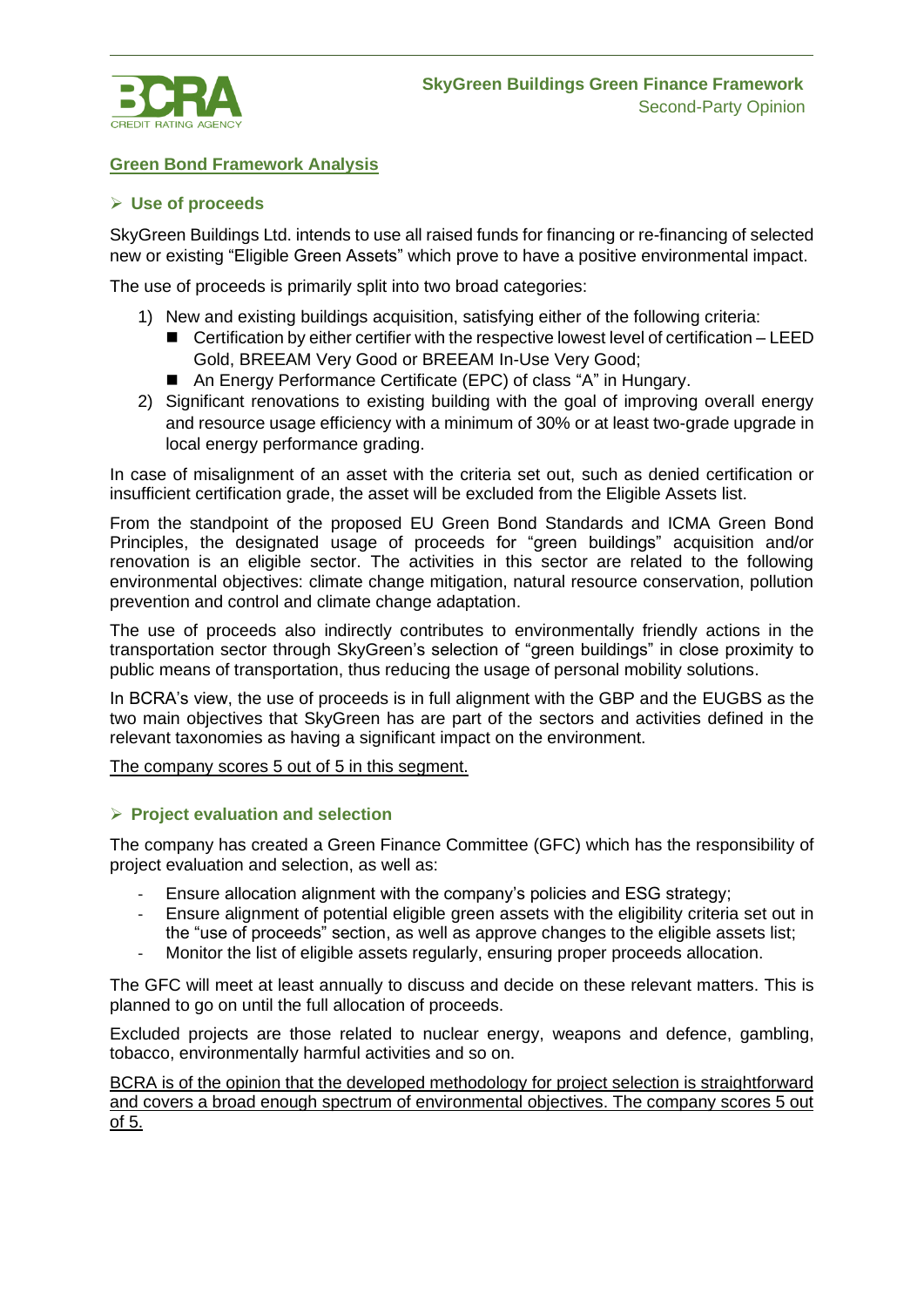

# ➢ **Proceeds management**

The full raised amount will be allocated exclusively to projects, satisfying the above-described criteria. The proceeds from the Green Bond will be tracked by employing spreadsheets, containing information on all issued amounts, as well as a list of eligible projects. This allows for a straightforward comparison of the receiving of proceeds and allocation. This information will also serve as the basis for reporting purposes.

SkyGreen employs a policy of managing proceeds on a portfolio basis, meaning that a given Green Bond will not be specifically linked to a pre-determined list of eligible assets. This allows for a more flexible allocation of proceeds, ensuring that all eligible assets receive the required funding and that all funded assets are eligible in the first place.

Due to the nature of business, it is possible that some part of the proceeds remains unallocated temporarily. In such a case, the unallocated proceeds will be managed in accordance with the company's internal treasury policies.

The management of proceeds is overseen by one of the managing directors at SkyGreen Buildings.

The adopted policy is robust enough, while providing transparency and reliable allocation. The company scores 5 out of 5 in this segment.

#### ➢ **Reporting quality and degree of transparency**

SkyGreen commits to report on proceeds allocation and projects' impact annually as long as there is a Green Bond outstanding.

The allocation report will contain the following:

- Total amount of Green Bonds issued
- Share of proceeds used for the categories, described in the "use of proceeds" section
- Disclosure of identified eligible green assets
- Geographic distribution of eligible green assets
- Share of proceeds allocation
- Share of proceeds used for financing or re-financing.

The impact reporting will contain:

- Type and degree of certification of selected real estate
- Energy performance certificate
- The following KPI
	- Information on energy usage in kWh/m2/year
	- Estimated reduction of greenhouse gas emissions.

BCRA is of the opinion that the reporting timeframe is suitable for the line of business that the company operates in. Furthermore, the allocation report content is sufficient to provide both clarity and transparency to investors and other stakeholders. In BCRA's view, the content of the impact reporting could be further expanded to include more KPI's. That would give a better understanding of the benefits of developing and operating green buildings.

#### Thus, the company scores 4 out of 5 in this segment.

## ➢ **Usual business activities**

SkyGreen Buildings has directed its main business activity towards the acquisition and operation of modern office buildings, which are built to standard. At the core of the company policy lies the strive for environmental challenges overcoming. As a result, the whole operation